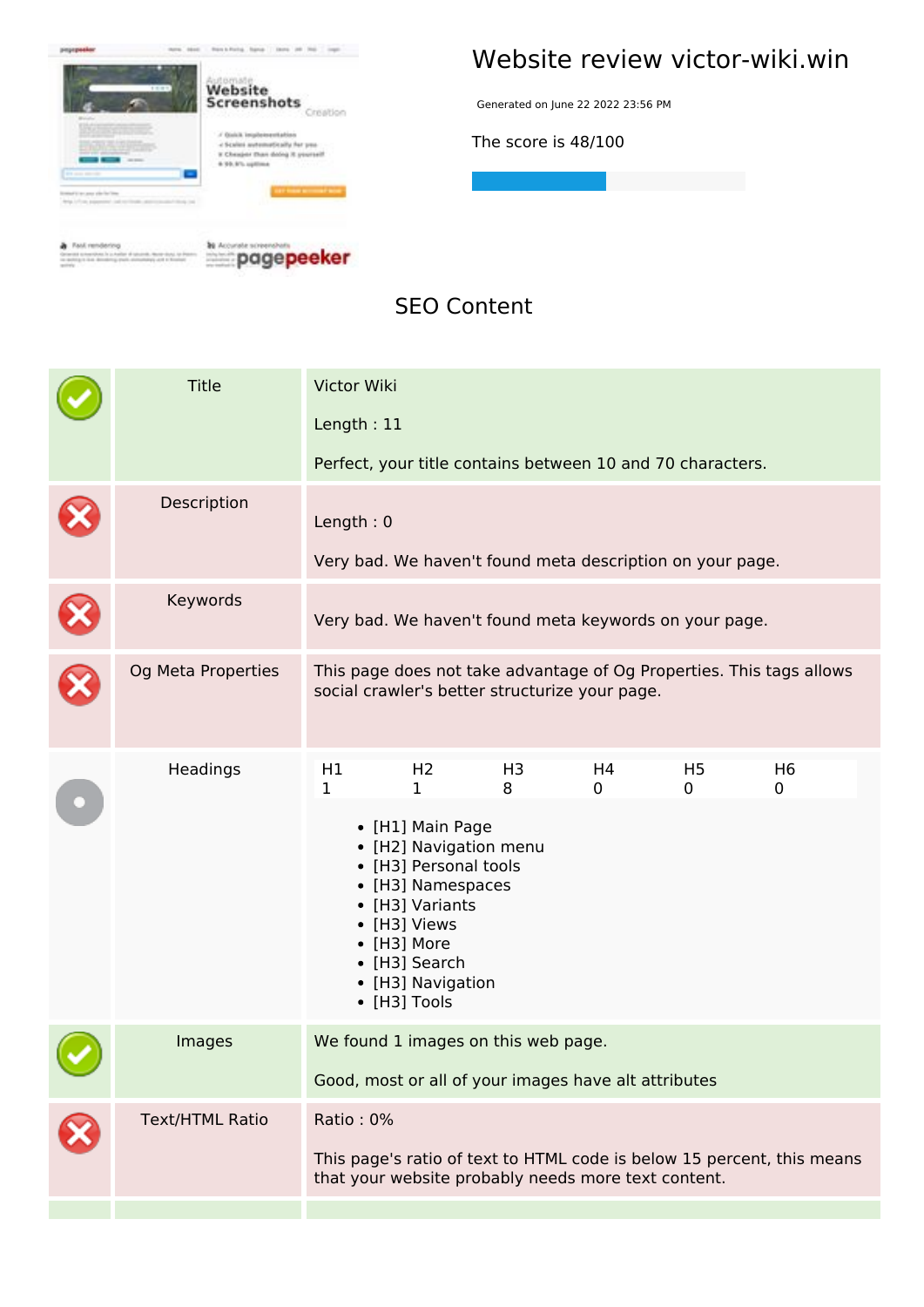#### **SEO Content**

| Flash         | Perfect, no Flash content has been detected on this page. |
|---------------|-----------------------------------------------------------|
| <b>Iframe</b> | Great, there are no Iframes detected on this page.        |

### **SEO Links**

| <b>URL Rewrite</b>                | Bad. Your links have query string.                                                                |
|-----------------------------------|---------------------------------------------------------------------------------------------------|
| Underscores in the<br><b>URLs</b> | We have detected underscores in your URLs. You should rather use<br>hyphens to optimize your SEO. |
| In-page links                     | We found a total of 25 links including 0 link(s) to files                                         |
| <b>Statistics</b>                 | External Links: noFollow 0%<br>External Links: Passing Juice 20%<br>Internal Links 80%            |

## **In-page links**

| Anchor                                                             | <b>Type</b> | Juice         |
|--------------------------------------------------------------------|-------------|---------------|
| navigation                                                         | Internal    | Passing Juice |
| search                                                             | Internal    | Passing Juice |
| <u>الأجهزة المنزلية</u>                                            | External    | Passing Juice |
| <u>ثلاجات</u>                                                      | External    | Passing Juice |
| <u>غسالات</u>                                                      | External    | Passing Juice |
| <u>قلايات</u>                                                      | External    | Passing Juice |
| https://victor-<br>wiki.win/index.php?title=Main_Page&oldid=242367 | Internal    | Passing Juice |
| Create account                                                     | Internal    | Passing Juice |
| Log in                                                             | Internal    | Passing Juice |
|                                                                    |             |               |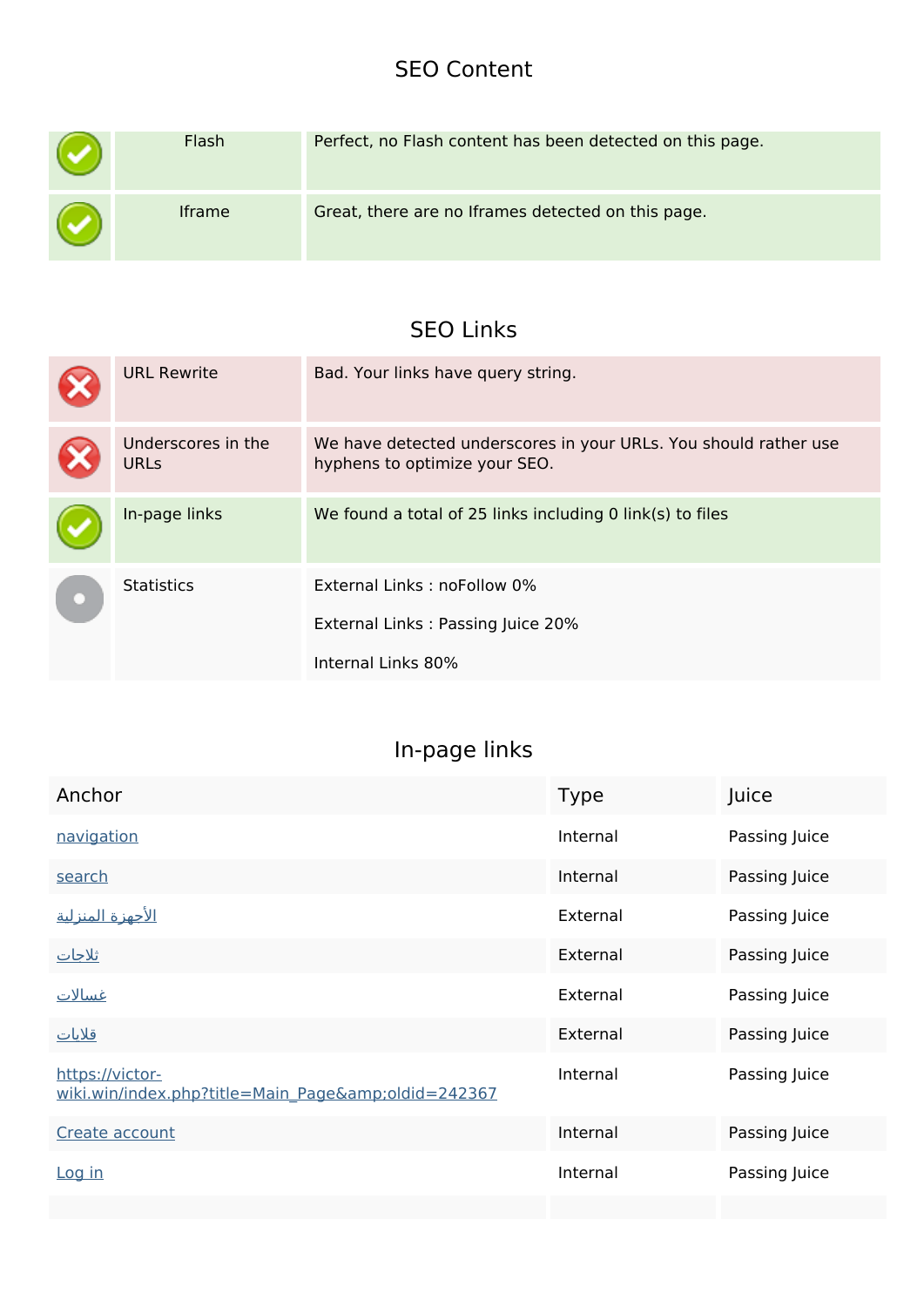### **In-page links**

| Main page                | Internal | Passing Juice |
|--------------------------|----------|---------------|
| <b>Discussion</b>        | Internal | Passing Juice |
| <b>View source</b>       | Internal | Passing Juice |
| <b>View history</b>      | Internal | Passing Juice |
| <b>Recent changes</b>    | Internal | Passing Juice |
| Random page              | Internal | Passing Juice |
| Help                     | External | Passing Juice |
| <b>What links here</b>   | Internal | Passing Juice |
| <b>Related changes</b>   | Internal | noFollow      |
| <b>Special pages</b>     | Internal | Passing Juice |
| Printable version        | Internal | Passing Juice |
| <b>Permanent link</b>    | Internal | Passing Juice |
| Page information         | Internal | Passing Juice |
| <b>Privacy policy</b>    | Internal | Passing Juice |
| <b>About Victor Wiki</b> | Internal | Passing Juice |
| <b>Disclaimers</b>       | Internal | Passing Juice |

#### **SEO Keywords**

Keywords Cloud

#### **Keywords Consistency**

| Keyword | Content | Title                                   | Keywords | Description | <b>Headings</b> |  |
|---------|---------|-----------------------------------------|----------|-------------|-----------------|--|
|         |         |                                         |          |             |                 |  |
|         |         | <b>Usability</b>                        |          |             |                 |  |
| Url     |         | Domain: victor-wiki.win<br>Length: $15$ |          |             |                 |  |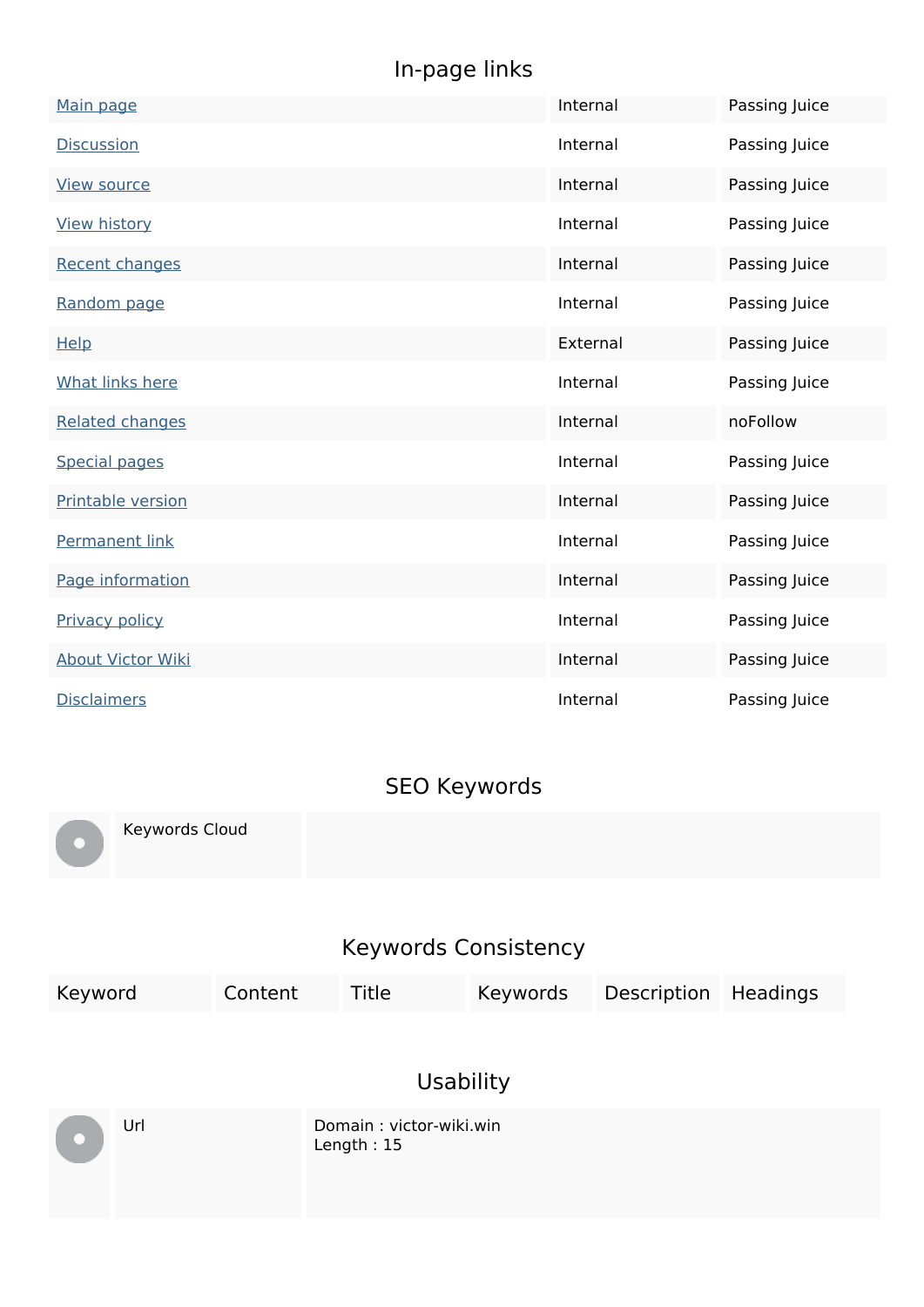#### **Usability**

| Favicon            | Great, your website has a favicon.                |
|--------------------|---------------------------------------------------|
| Printability       | We could not find a Print-Friendly CSS.           |
| Language           | Good. Your declared language is en.               |
| <b>Dublin Core</b> | This page does not take advantage of Dublin Core. |

#### **Document**

| Doctype              | HTML 5                                                                                                                                                                                                                                                  |  |  |
|----------------------|---------------------------------------------------------------------------------------------------------------------------------------------------------------------------------------------------------------------------------------------------------|--|--|
| Encoding             | Perfect. Your declared charset is UTF-8.                                                                                                                                                                                                                |  |  |
| <b>W3C Validity</b>  | Errors: 0<br>Warnings: 2                                                                                                                                                                                                                                |  |  |
| <b>Email Privacy</b> | Great no email address has been found in plain text!                                                                                                                                                                                                    |  |  |
| Deprecated HTML      | Great! We haven't found deprecated HTML tags in your HTML.                                                                                                                                                                                              |  |  |
| Speed Tips           | Excellent, your website doesn't use nested tables.<br>Too bad, your website is using inline styles.<br>×<br>Great, your website has few CSS files.<br>Perfect, your website has few JavaScript files.<br>Perfect, your website takes advantage of gzip. |  |  |

#### **Mobile**



Apple Icon

 $\pmb{\times}$ 

Meta Viewport Tag $\pmb{\times}$